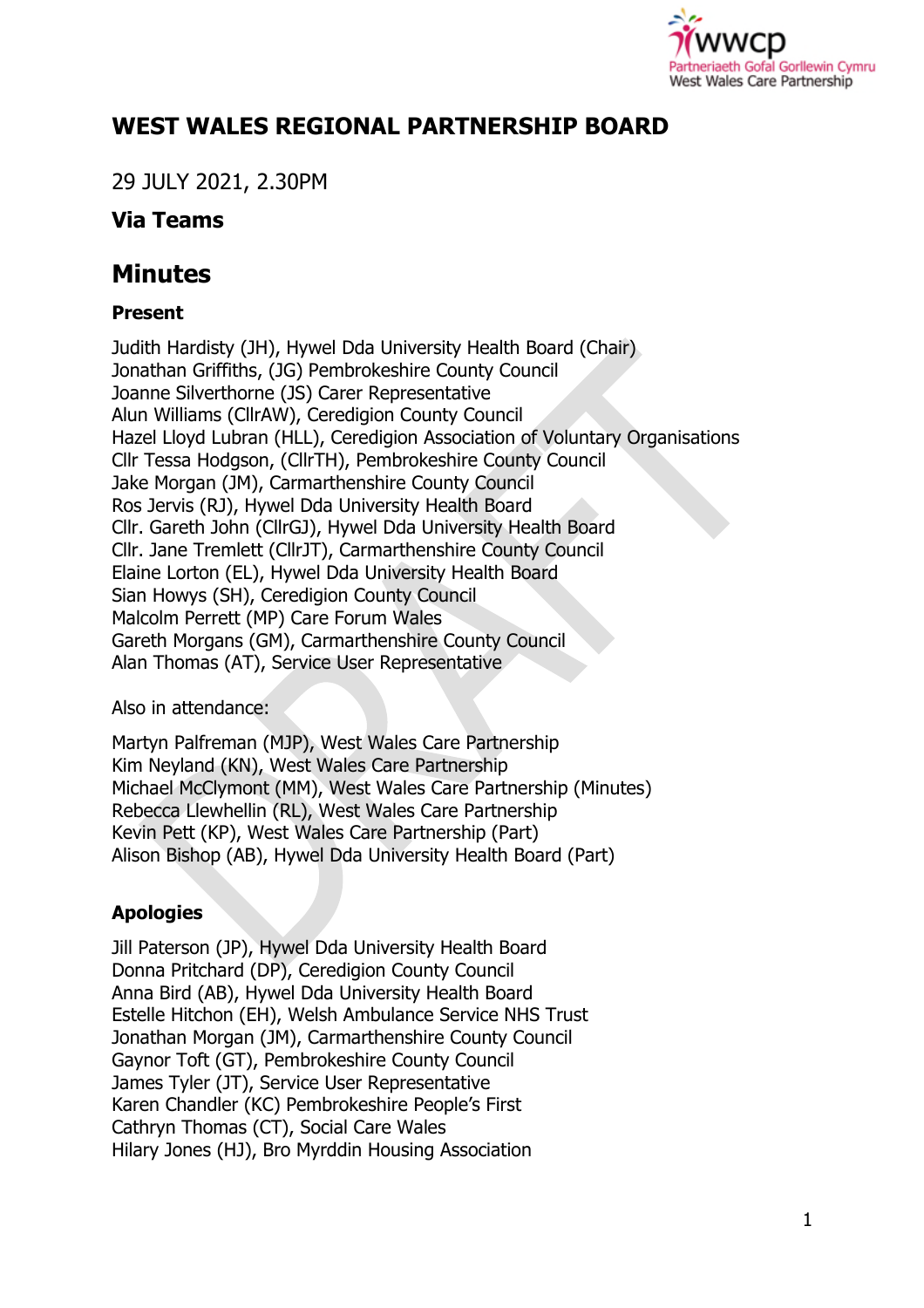#### **1. Chair's welcome**

The Chair welcomed attendees to the meeting.

#### **2. Apologies**

These were noted. It was further noted that Maria Battle had resigned from the RPB membership and that her place had been taken by Councillor Gareth John (CllrGJ). The Chair welcomed him formally to the Board.

#### **3. Minutes of meeting held on 18 March 2021 and Actions**

The minutes were agreed as accurate record of the meeting.

MJP updated on progress of actions from the last meeting, with the following specifically noted:

Report final amendments to governance structure and submit revised terms of reference for RPB for consideration

MJP advised that revised Terms of Reference were included on the agenda and that a report setting out final recommended changes to the regional governance structure would be presented at the October meeting.

#### ICF Capital programme to RPB for endorsement

Included later on the agenda.

Updated manifesto to RPB for sign-off

An update would be provided under Item 8 on the agenda.

Update to be provided on Transformation Scaling Fund

MJP advised that proposals for deployment of this additional funding had been approved by Welsh Government and were being progressed. A further update would be provided at the October meeting.

Provide breakdown by County and type of unpaid carers self-identifying to the Health Board during the Covid-19 Pandemic

Information to be circulated following the meeting.

#### Pursue opportunities for inviting the Older People's Commissioner to a future RPB meeting

MJP advised that staff from the Older People's Commissioner's Office had made a presentation to the Carmarthenshire Public Services Board in June on the 'Age Friendly Communities' initiative run by the World Health Organisation, to which individual agencies have the opportunity to sign up through a commitment to adopting a strategic approach allowing people of all backgrounds and regardless of age to participate in and be part of shaping the area in which they live. At the meeting Carmarthenshire County Council had indicated an in-principle intention to sign up to the scheme. Subsequent discussions had taken place between MJP and the Older People's Commissioner's Office to explore the possibility of the RPB endorsing any future application by Carmarthenshire and, potentially, other statutory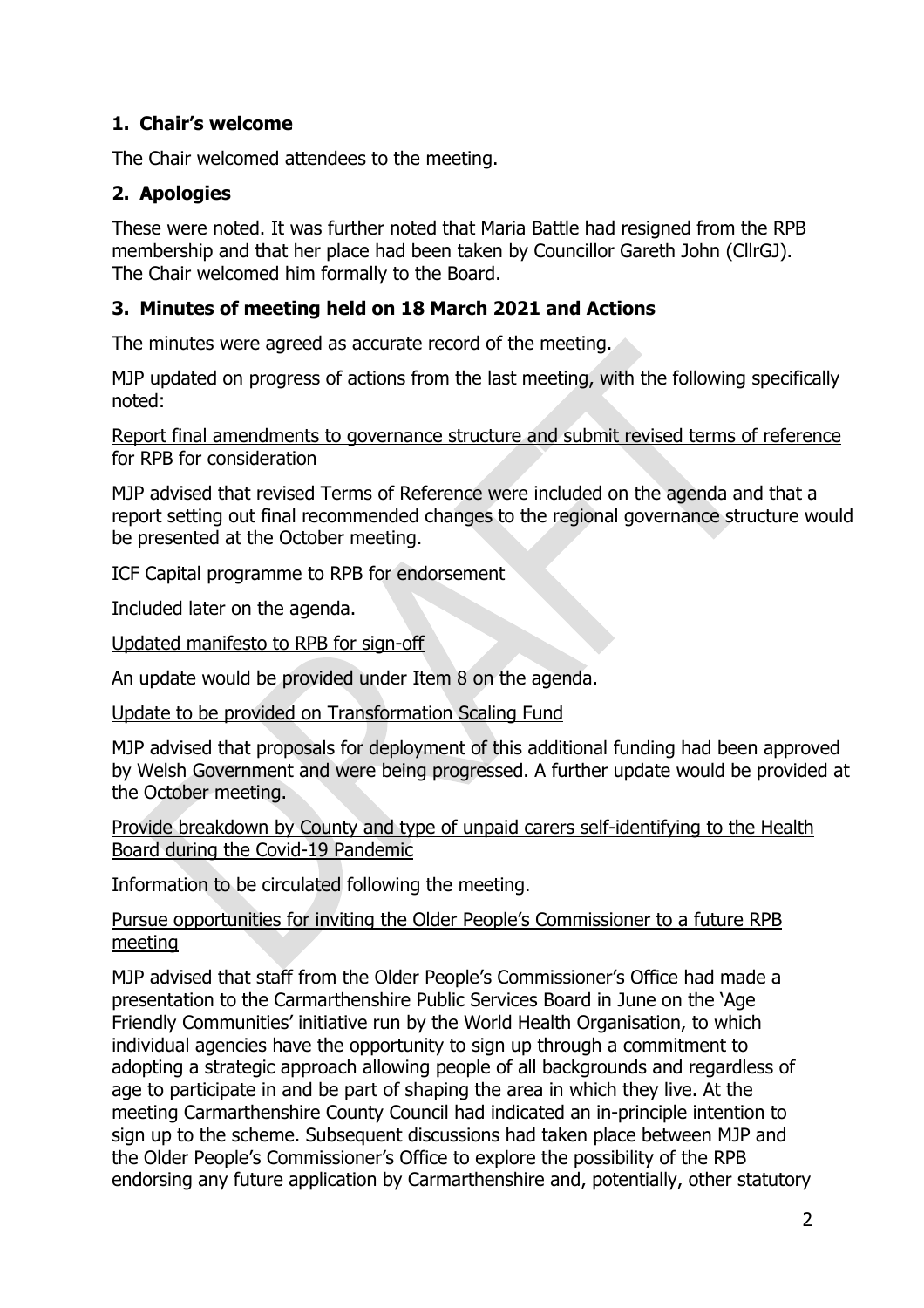partners in the region and opportunities for the RPB itself to formally subscribe to the standards within the programme, although partnerships were not currently permitted to become direct signatories. A tentative invitation had been extended to the Commissioner to attend the October meeting of the RPB to discuss this further, coinciding with a planned presentation on the new regional Dementia Strategy. This approach was welcomed and MJP agreed to progress discussions with the Commissioner's Office.

#### **4. Transformation Fund Update**

RL provided a brief update, referring to the paper circulated prior to the meeting. She advised members that the Healthier West Wales Programme Board continued to meet monthly to oversee delivery of the programme and develop sustainability plans for post-March 2022. The Board was asked to note that the quarterly evaluation report from independent evaluators ORS had been drafted and would be circulated when finalised.

JH reported that she had recently visited Delta Wellbeing to observe the Connect programme and encouraged other members to take the opportunity to do likewise. She also noted the reference within the Programme 3 update to Cluster programmes and enquired as to how the HWW and Cluster programmes were being aligned more generally. MJP advised that there was a clear case for further alignment between the RPB's activities and the Cluster work and suggested that the Population Assessment provided an opportunity for sharing intelligence on need across different communities and the range of initiatives in place to meet that need. He also suggested that Cluster programmes should be included in a mapping exercise which was nearing completion, and which plotted all currently funded programmes across the different stages of the care and support pathway. This work would be instrumental in informing future funding bids. It was agreed that the outcome of this work should be reported at the next meeting RPB meeting.

EL reported that work was being undertaken at County level to ensure that Transformation Fund, ICF and Cluster programmes were aligned, with Cluster leads attending the Healthier Pembrokeshire Strategic Group in that County.

The contents of the report were noted.

#### **5. Integrated Care Fund Update and 2021-22 Capital programme**

KN introduced the item, referencing the updated revenue report circulated in advance of the meeting, which was due to be submitted to Welsh Government on30 July. It was noted that the spend for Q1 stood at £2,307,687 against a forecast of £2,713,957. This demonstrated the significant progress that had been made in terms of timely deployment of funding, compared with previous years.

Positive feedback from Welsh Government on the Revenue Investment Plan for 2021-22 was welcomed. The success of the RPB in securing £708K to support development of safe accommodation for children with complex needs was noted as a positive development. It was further noted that discussions were ongoing with Welsh Government regarding the need for reducing reporting requirements in connection with any future funding streams.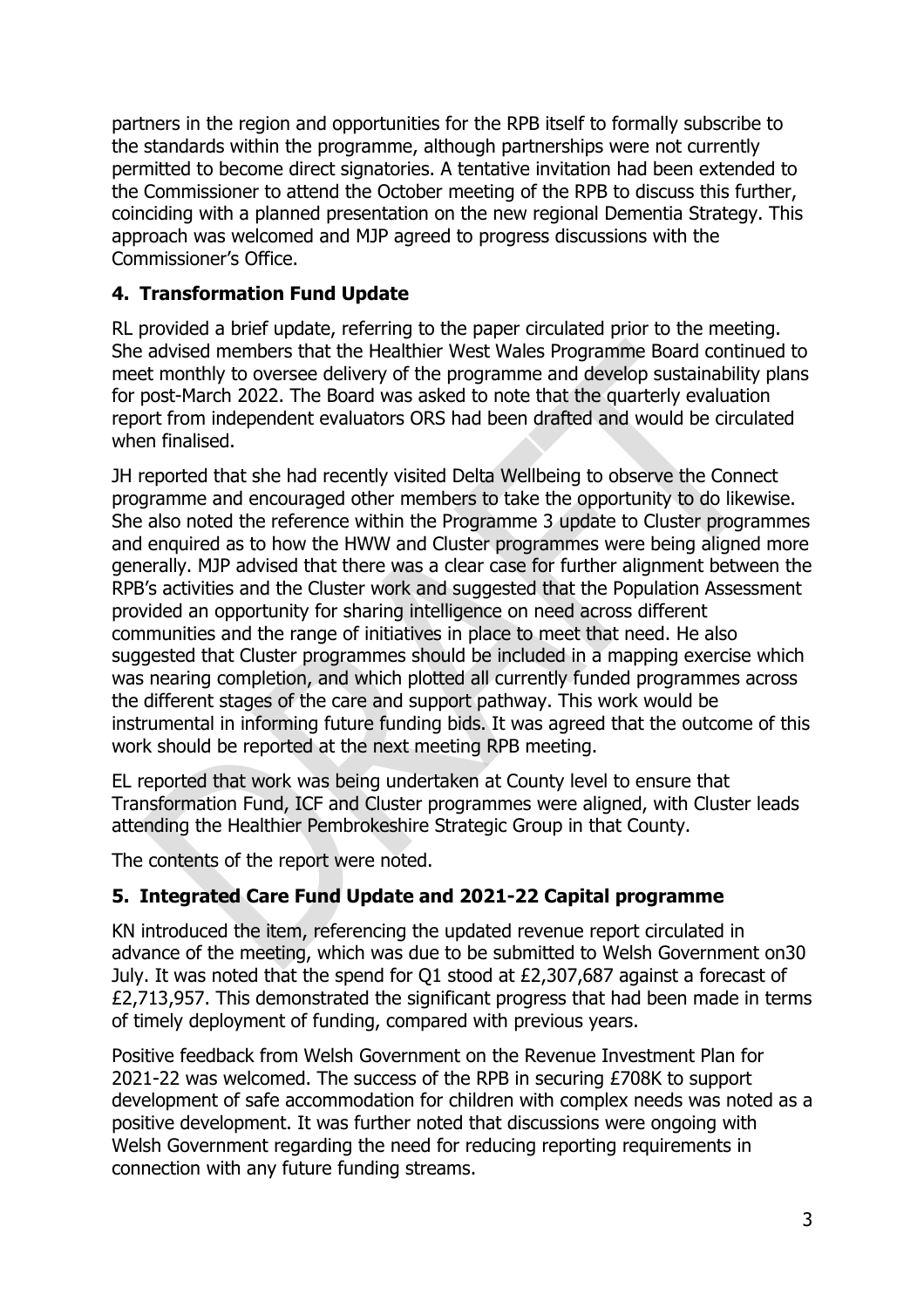KN then presented the 2021-22 ICF Capital programmes covering Major and Discretionary projects, for endorsement. The Major Capital programme included 'pipeline' projects with a zero allocation, against which slippage would be allocated if available through the course of the year. Welsh Government approval of detailed proposals would be required prior to projects moving to implementation phase, with no further endorsement required from Welsh Government at that subsequent stage.

JM stressed the considerable work that was involved in managing the programme at regional level and advised that he chaired a multi-agency ICF Capital Group for the region. Considerable progress had been made over the past 18 months in accelerating programmes, maximising spend and realising benefits for users across the region. This had mitigated the risk of unspent funding being redirected to other regions. The considerable work undertaken by colleagues across the statutory partner agencies to achieve this was noted. JM further advised that there was still a need for appropriately senior representation from Hywel Dda UHB on the Capital Group, notwithstanding regular attendance by financial officers, and EL agreed to raise this internally with the Director of Strategic, Development and Operational Planning.

Turning to the national ICF evaluation, KN stated that following a desk top review of the 14 West Wales projects included in the programme, fieldwork in connection with 2 projects (Care at Home and Carers' Discharge project) would be undertaken in August. Core stakeholders would be interviewed as part of this process.

The RPB noted the Q1 report and approval by Welsh Government of the 2021-22 Revenue Investment Plan. The 2021-22 Capital Investment Plans were endorsed.

#### **6. NEST Implementation**

JG provided an update on the latest position regarding implementation of the NEST framework, in respect of which the RPB, along with all others across Wales, had been selected as an Early Adopter. He reminded members that different regions were in different places in terms of maturity of current arrangements and accordingly the implementation would be phased across Wales. There were two key elements of implementation; the first being the inputting of current services in each region on a digital platform and the second being embedding of NEST principles across the care pathway. A series of interactive workshops were being held over the coming months to work through the requirements and support partnerships with implementation. The first of these, focusing on the digital element, had taken place earlier in the week. Whilst Welsh Government was originally advocating the development of seven local platforms, a consensus had emerged at the meeting that a better approach would be to have one national database on which local information would be input via the regional partnerships. Welsh Government was reconsidering accordingly and there would be further discussion over coming weeks on how this element would be managed.

RJ stressed that the value of the initiative would be in facilitating positive outcomes in the medium and long term for children and young people. MJP agreed, stating that the platform needed to be seen not as a service directory but a strategic planning tool to enhance provision and improve outcomes. This was in alignment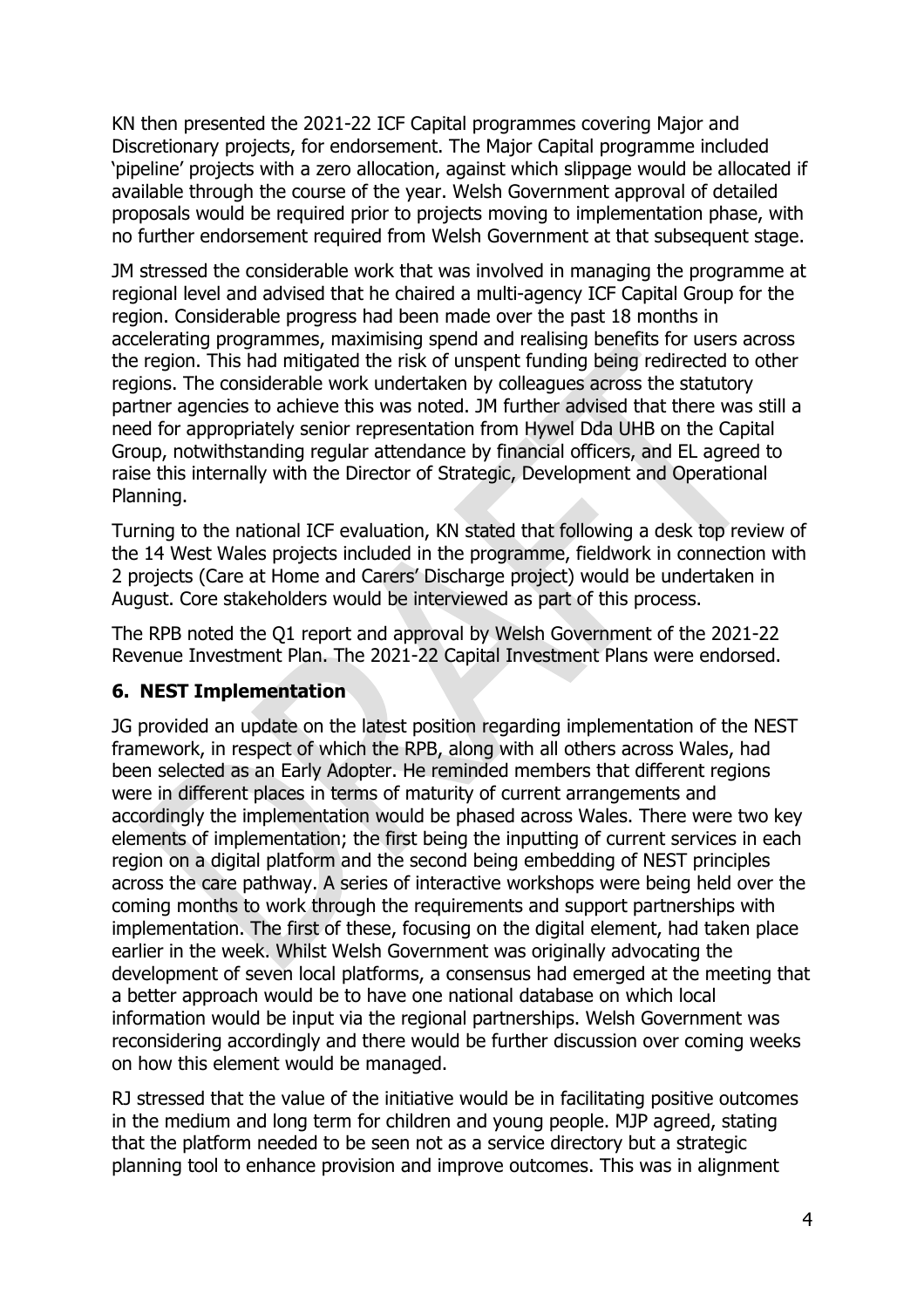with the aspirations of the Children's Commissioner in her recent 'No Wrong Door' report.

JH welcomed the update and requested further reports on progress as the initiative was taken forward.

#### **7. Policy Update**

MJP provided an update on three key areas in relation to national policy.

Starting with the 'Rebalancing Care and Support' White Paper, he drew attention to the Welsh Government report on consultation responses, published in June, which had been circulated prior to the meeting and key points summarised in the cover report. 155 responses had been received, which included the collective response of the RPB in West Wales and individual responses by partners in the region.

Looking specifically at responses in relation to the current functionality of RPBs and the potential case for restructuring of regional arrangements, MJP reported that there had been a disparity of views across Wales between statutory and nonstatutory partners on Boards in relation to this question; the majority of the former group being of the view that functions could be delivered under existing arrangements and the latter feeling reform was necessary and that there was currently inequity of status and influence within the RPBs.

It was felt that a lack of clarity remained from Welsh Government around its intention and ambitions for RPBs. Whilst this was being worked through at national level, there was an opportunity to undertake a fundamental reappraisal of arrangements in West Wales and to reset the ambition and objectives of the Board. This would need to take into account the range of perspectives from different members, including Cabinet representatives, and to obtain clarity on respective expectations. This would help determine the most appropriate structures and operating models within West Wales and the regional deliberations could feed into the ongoing national debate. This work would coincide with the introduction of likely successor funding and provided an opportunity for resetting the regional programme. It was agreed that this exercise could build on sessions held in late 2020 with the RPB and IEG. It would need to reflect the original intention, agreed at the outset of the new arrangements in 2016, to shape an approach that works for West Wales and should seek to determine what regional working entails alongside necessary flexibility in delivery and recognising the sovereignty of partner organisations. Rurality would be a key consideration and a clear aim of collaborating only where there was clear added value to doing so in terms of outcomes for individuals and communities. As a first step, a principles paper would be worked up for consideration by IEG, also outlining a process for taking the discussion forward with the wider RPB. Any agreed changes would then be taken through the formal governance of partner agencies to ensure full sign-up.

Referring briefly to the principles paper agreed by the RPB and submitted by Chairs of the seven RPBs to the Minister for Health and Social Services, MJP advised that a response had been promised shortly. It was expected that the key areas of concern would inform the agenda of the first RPB Chairs' meeting with the Minister and Deputy Minister on 15 September.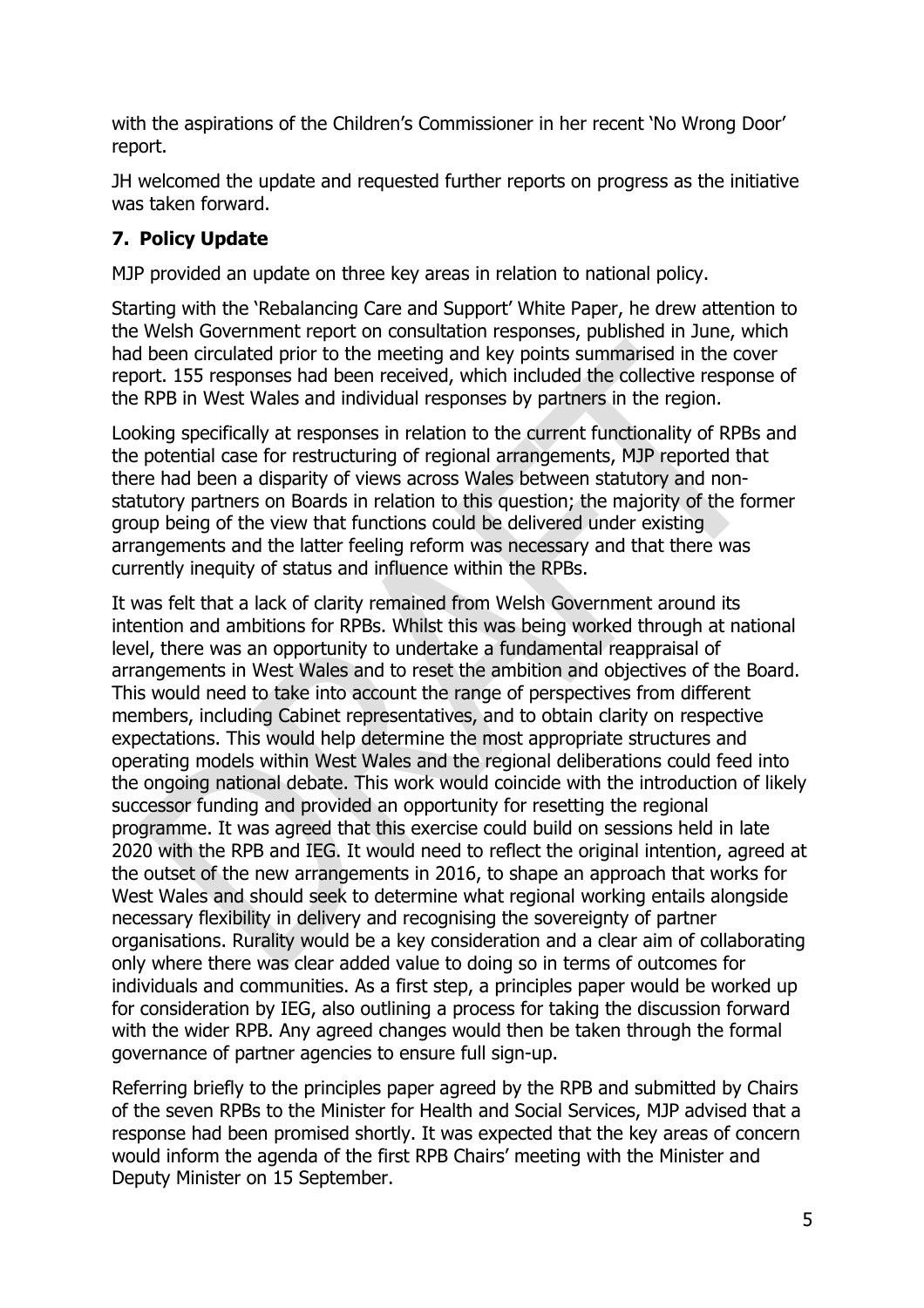Finally, in relation to successor funding, MJP reported that proposals had been submitted by Welsh Government officials to the Minister for approval. Indications were that this funding would be for the duration of the Senedd term and include explicit requirements for match funding from core budgets to support transformation and integration projects. It was also envisaged that funding would taper over the period, requiring an increasing contribution from partners for those projects evidencing impact resulting in them being eventually mainstreamed. Discussions with officials were ongoing and MJP undertook to keep RPB members appraised of progress.

#### **8. West Wales Annual Report 2020-21**

MJP reminded members of the statutory responsibility on RPBs to produce an Annual Report outlining delivery against agreed objectives. As in 2020, the statutory publication deadline of 30 June had been extended in the current year and reports were required by 31 August 2021. He thanked colleagues across partner agencies for contributing to what was considered a succinct yet helpful summary of the considerable range of activity being taken forward in the region. The report was approved. It was noted that Welsh and Easy Read versions would also be produced.

#### **9. Population Assessment and Market Stability Report Update**

In referring to the update report, MJP reported that the Research and Development Team within Hywel Dda UHB had been commissioned to lead on production of the Population Assessment and this was being progressed in line with the plan approved by the Board at the previous meeting. The Institute of Public Care had been commissioned to support the Market Stability Report, which as previously advised would be undertaken in parallel with the Population Assessment. The aim remained to complete both reports by December 2021, allowing sign-off by the RPB and statutory partners to be obtained prior to publication in March 2022.

Referring to the commitment to produce a Manifesto for the RPB, MJP suggested that this should build on the early draft considered by the Board in March 2021 but be timed to incorporate the findings of the Population Assessment and Market Stability Report as well as the planned deliberations regarding the future of the RPB and wider regional arrangements. This was agreed and the contents of the report noted.

### **10. West Wales Integrated Winter Plan 2020-21: Initial Evaluation**

AB was welcomed to the meeting and provided a summary of the circulated report, which sought to demonstrate the impact of the integrated winter plan on key measures across the system, namely length of stay in hospital, emergency admissions and readmissions, discharges, ED attendance and performance and ambulance handovers. In spite of the impact of Covid-19 on the system (e.g. reduced routine admissions), it was felt that the overall message was one of positive impact being made by the winter activity. As well as measures within acute, a range of community-based initiatives had been delivered through the plan and these were noted in the paper. AB also advised that pressures in the system were prevalent at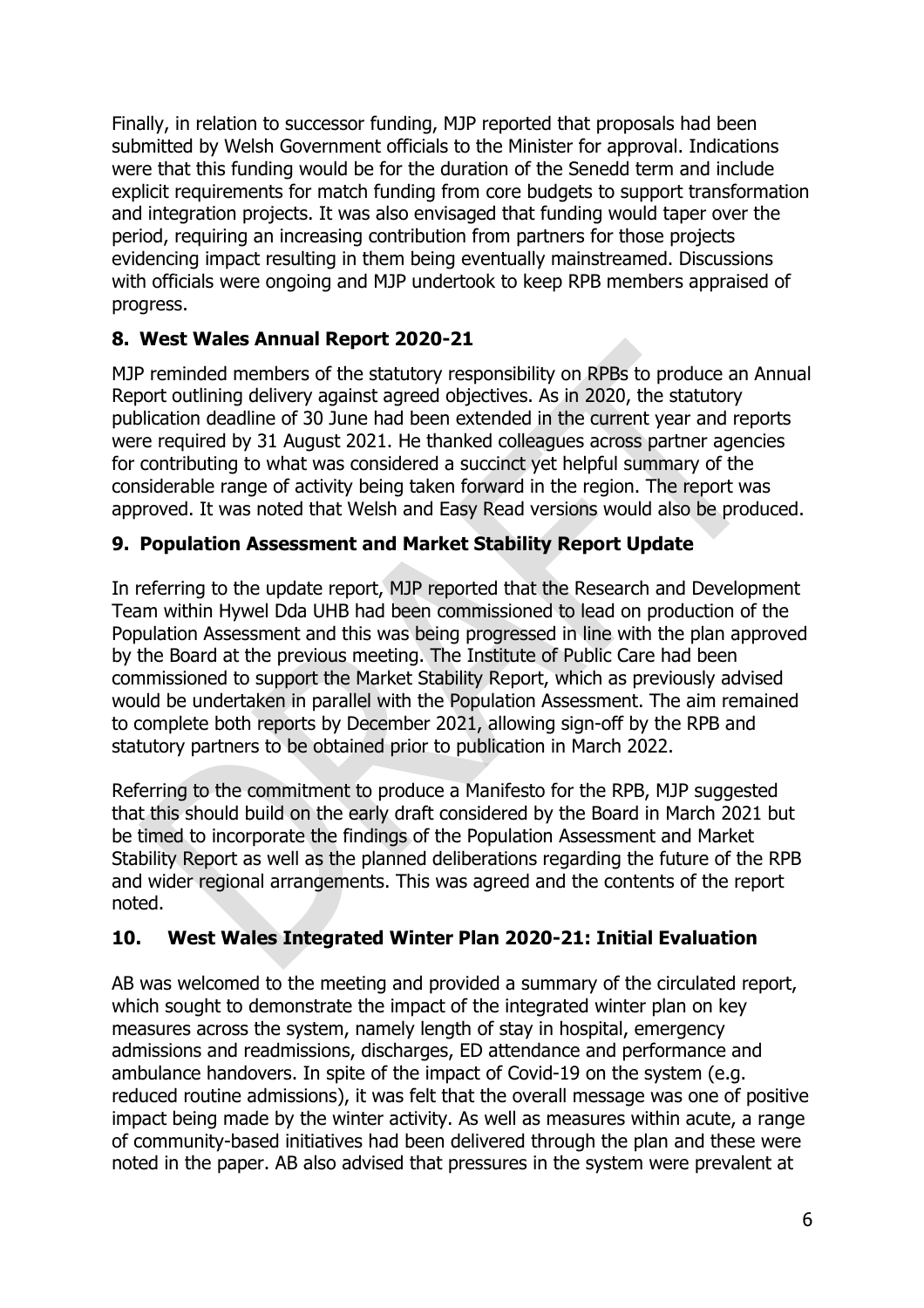all times of the year and that planning needed to reflect this. This view was endorsed by several members, with the impact in the summer months of inward migration and excessive heat being cited as examples of this.

The report was welcomed, although it was felt that additional information would be helpful. For example, JM suggested that the impact of longer waiting times for routine procedures following Covid-19 needed to be assessed. Someone waiting longer for a hip replacement might be expected to become less mobile over that period and as a result need social care.

Longer term projections of an ageing population in West Wales coupled with a decline in citizens of a working age added to this 'perfect storm' and the impact of second homes, decline in international migration and expected rise in inward migration from other parts of the UK needed to be taken seriously.

Discussion then progressed to some of the wider system pressures currently being experienced across the region, including inadequate domiciliary care provision, with the current situation in Pembrokeshire having been noted in the public meeting of Hywel Dda UHB earlier in the day and a resulting action for matters to be considered by the RPB.

JG stressed that numerous pressures were related to workforce rather than a lack of ideas or will to improve. Various initiatives were being taken forward in Pembrokeshire involving a range of partners, to address the current pressures and demands; these included flexible roles across health and social care, joint apprenticeship programmes and the community catalyst programme supporting the development of social and micro-enterprise in the county to enhance provision. EL cited local solutions being developed in Pembrokeshire between health and social care and emphasised the positive impact of initiatives being taken as part of the Healthier West Wales Programme 7. As discussed previously in the meeting, the need for local solutions within broadly agreed care models would be key.

JS highlighted the significant contribution made by unpaid carers without which the situation would be exacerbated, but which was placing additional pressure on those people caring for family and friends at home.

The current lack of parity in terms of pay and conditions between health and social care continued to be an issue, with Welsh Government commitments to introduce a Real Living Wage not expected to come on stream until 2024 and action required in advance of that. There was the continued fundamental issue of funding of social care which needed to be addressed at national level.

JH recognised the significant work being taken forward by all partners in the challenging environment and emphasised the key role of the RPB in helping develop solutions and monitoring progress. It was also agreed that meetings between Ministers and RPB Chairs provided an opportunity for collective representation to be made to Welsh Government and areas for national action highlighted. It was agreed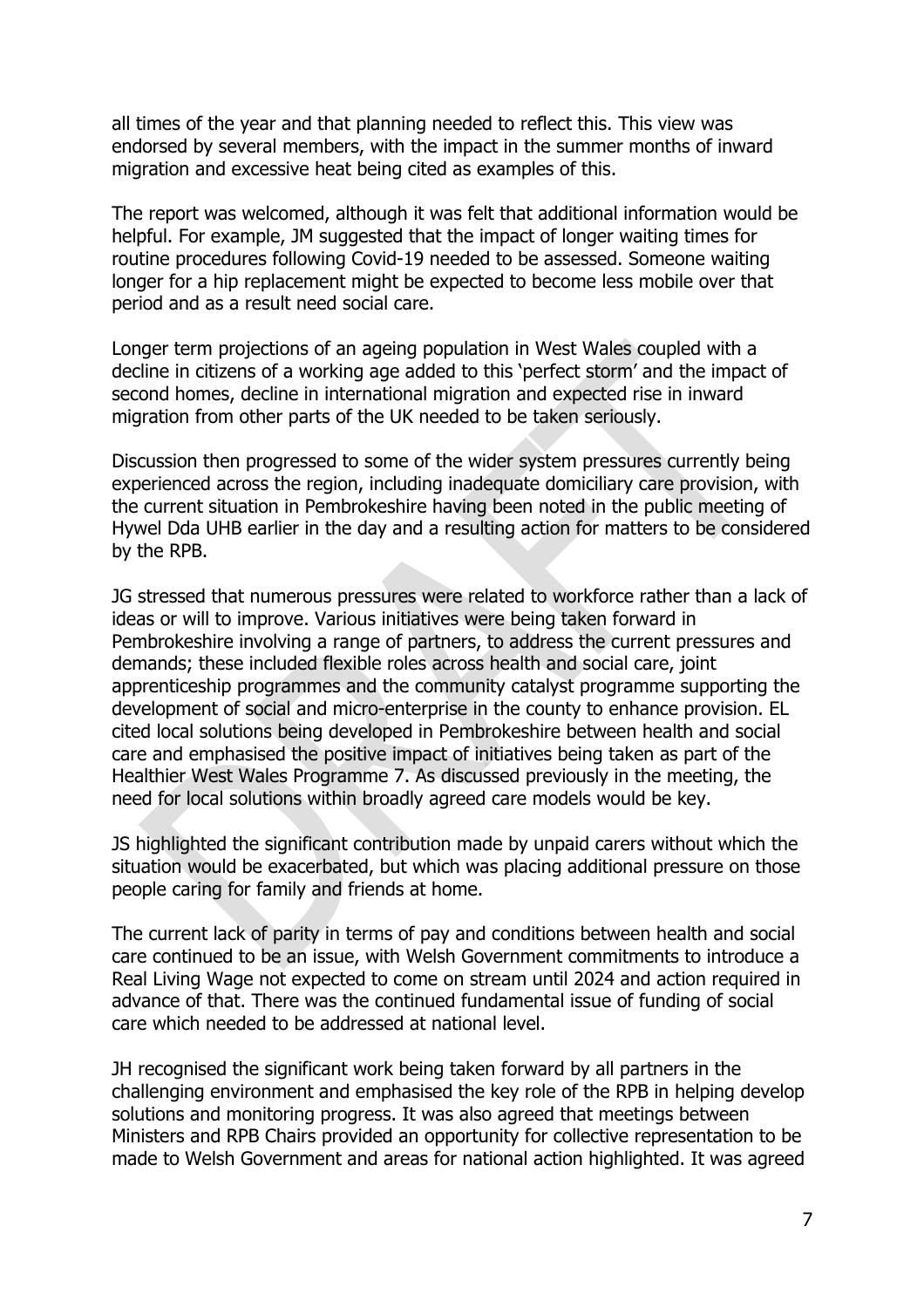that relevant plans and updates on IEG discussions would be shared on a regular basis with members of the RPB.

## **11. Quarterly programme reports: Commissioning Programme Group**

KP briefly introduced the update report, reminding members that the Commissioning Programme Group oversaw activity in this area and reported into IEG. JM was IEG sponsor and Chair of the Programme Group. The breadth of activity reflected the emphasis being placed on commissioning by Welsh Government and an increasing appetite amongst partners for collaboration in this area.

JH thanked KP for the report and for the positive action being taken forward. Contents of the report were noted.

### **12. West Wales RPB Terms of Reference**

MJP advised that the revised Terms of Reference had been amended very slightly to reflect changes in statutory requirements, notably through revised Statutory Guidance for Part 9 of the Act which required increased membership. The current Terms of Reference, adopted in March 2019 stipulated the need for an annual review and in the wake of Covid-19 this had not been undertaken in 2020. He suggested that the revised version be adopted for the remainder of the 2021-22 financial year and reviewed at that point. This would enable any changes at national level and the agreed regional deliberations on the role of the RPB and priorities to be reflected in the next iteration.

The Terms of Reference were approved, with the caveat that CllrGJ be added to the membership list.

### **13. RPB Forward Plan**

The updated Forward Plan reflected adjustments in some areas of activity and would be revised as necessary over the course of the year. MJP invited members to contact him with any other suggestions for future agenda items.

### **14. Date of Next Meeting**

22 October 2021, 1.00PM

### **15. Any Other Business**

#### Memory Assessment Service (Dementia) - Bid for additional funding.

KN advised that additional funding had been awarded to regions by Welsh Government to support dementia diagnosis. This was in addition to the main ICF allocation for dementia. The draft proposal had been developed with a view to addressing local challenges and would support additional memory assessment staff across the region. Draft approval had been received from Welsh Government, pending RPB endorsement. It was agreed that the proposal should be supported.

#### Head of Regional Collaboration

JH shared the news with members that MJP would be leaving this role in the autumn. There was a possibility that he could still be in post for the next RPB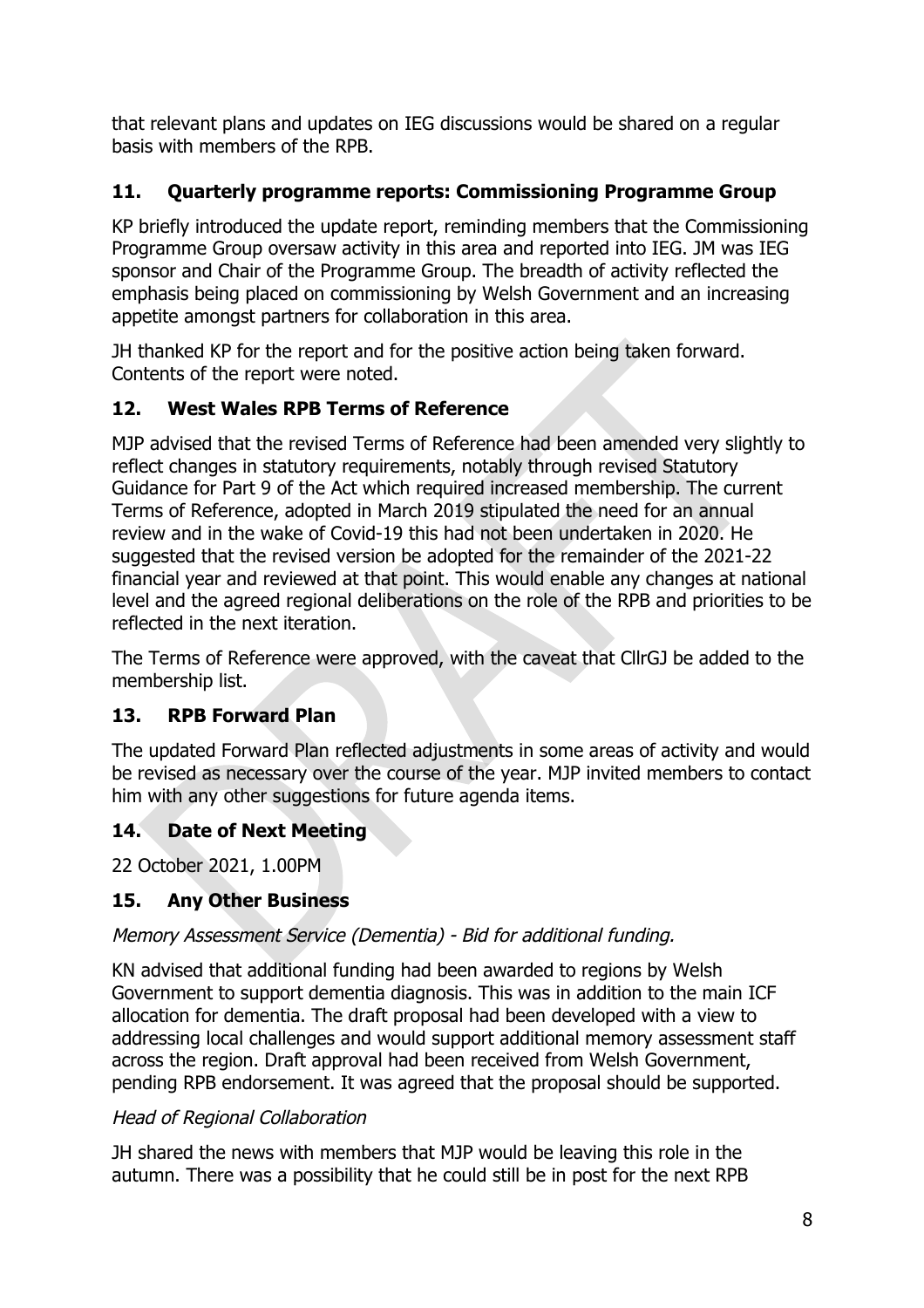meeting in October; however as this was not definite and therefore she wanted to record thanks for his contribution, and that of his team, to the work of the RPB and wider partnership over a number of years. These thanks were echoed by former Chair CllrJT and JM. It was noted that MJP would remain in the 'Welsh network' and it was likely that there would be opportunities to work with him again in the future.